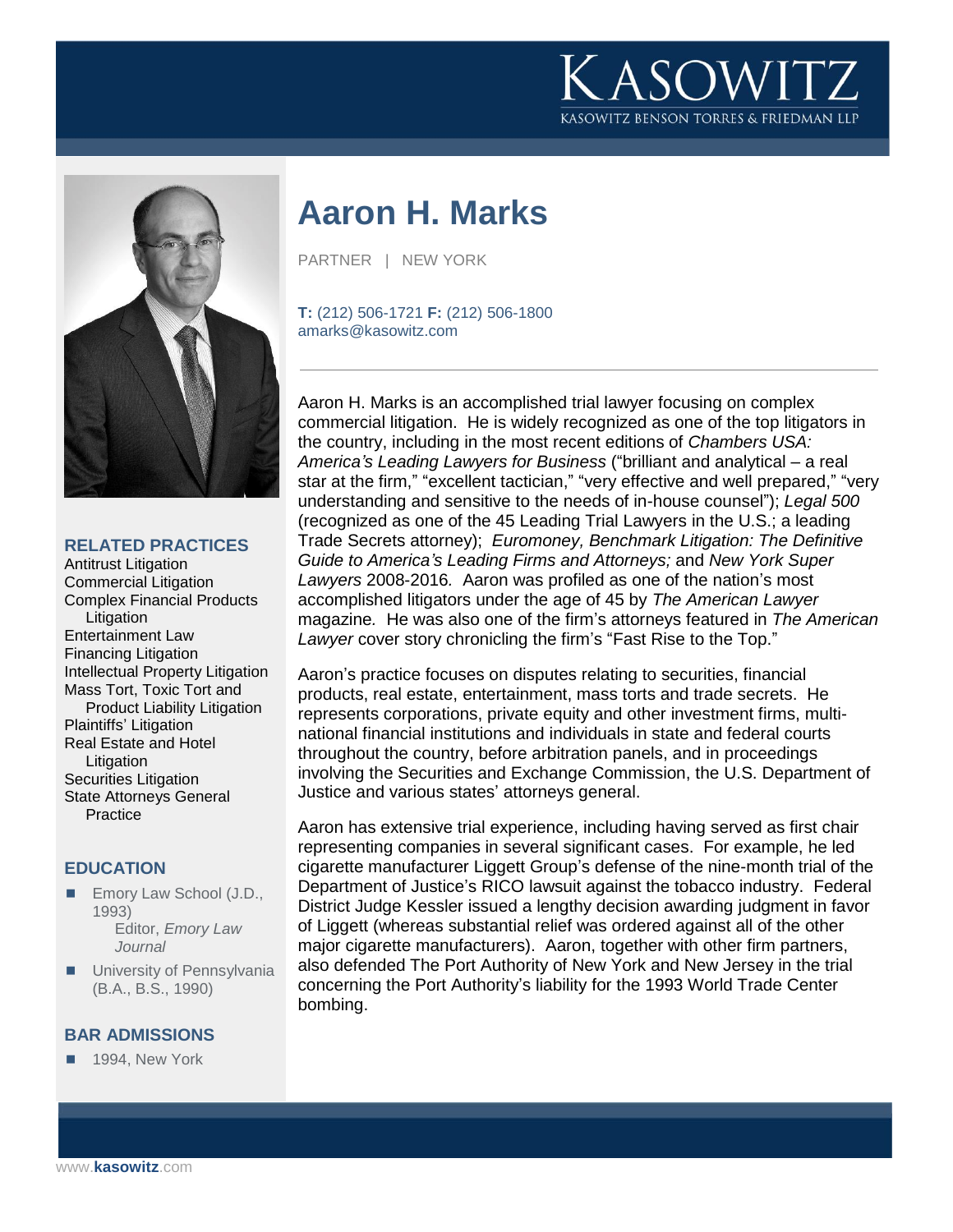#### **COURT ADMISSIONS**

- 1993, U.S. District Court, District of New Jersey
- 1996, U.S. Court of Appeals, Fifth Circuit
- 1997, U.S. Court of Appeals, Fourth Circuit
- 1998, U.S. District Court. Eastern District of New York
- 1998, U.S. District Court, Southern District of New York

#### **MEMBERSHIPS**

- **Faculty Member, Emory** University Law School Trial Techniques Program
- Board Member, New York American Inn of Court
- Board Member, Legal Aid Society of New York
- Board Member, Project **Morry**

#### **NOTABLE REPRESENTATIONS**

- **AMC Networks Inc. and affiliates in the defense of a lawsuit claiming** that AMC engaged in "self-dealing" and other alleged improper accounting practices to the detriment of profit participants on the television series, *The Walking Dead*.
- TSL (USA), Inc., an affiliate of National Australia Bank, and Royal Park Investments SA/NV, an entity created in connection with the Belgian State's sale of Fortis Bank SA/NV to BNP Paribas S.A. for the purpose of purchasing and managing certain of Fortis Bank's structured credit risks, in three separate actions against Oppenheimer and its affiliates relating to defendants' misconduct as administrators of three structured finance vehicles, alleging damages of more than \$2.5 billion.
- Hilton Worldwide in an action alleging trade secret misappropriation brought by Hilton's competitor, Starwood Hotels & Resorts, and in a grand jury investigation conducted by the United States Attorney's Office (S.D.N.Y.), relating to the same underlying facts.
- **MBIA Inc., the world's largest monoline insurer, in defense of four** separate state and federal actions brought by 19 of the world's largest financial institutions, bondholders and a putative nationwide class represented by several hedge funds – all arising from MBIA's \$5 billion corporate restructuring in 2009. On May 9, 2013, MBIA reached a settlement with Société Générale S.A., the last plaintiff remaining in the suit. The settlement came two days after MBIA announced settlement with the only other plaintiff remaining in the litigation, Bank of America.
- **Purolite International, a specialty chemical manufacturer, in an action** against competitor Thermax Ltd. (India) for misappropriation of trade secrets relating to formulae and production processes for ionexchange resin. The case settled on the eve of trial with a \$38 million payment by Thermax.
- Freescale Semiconductor in an expedited action by senior term lenders challenging Freescale's issuance of \$1 billion of incremental term loans as barred by an occurrence of a material adverse change.
- Apollo Management L.P. and its portfolio company, Hexion Specialty Chemicals, in prosecuting an expedited proceeding against Credit Suisse and Deutsche Bank to compel specific performance of their commitment to provide \$15 billion in financing for Hexion's proposed merger with Huntsman Chemical, and negotiating a settlement with Huntsman that major media outlets, including *The Wall Street Journal,* lauded as a "sweet deal" for Hexion and Apollo.
- Ernst & Young LLP in a successful appeal and settlement of an accounting malpractice action brought by the creditors of CBI Holdings.
- Several of the nation's largest private-equity firms (Apollo Management L.P., Bain Capital, Carlyle Group, Centerbridge Capital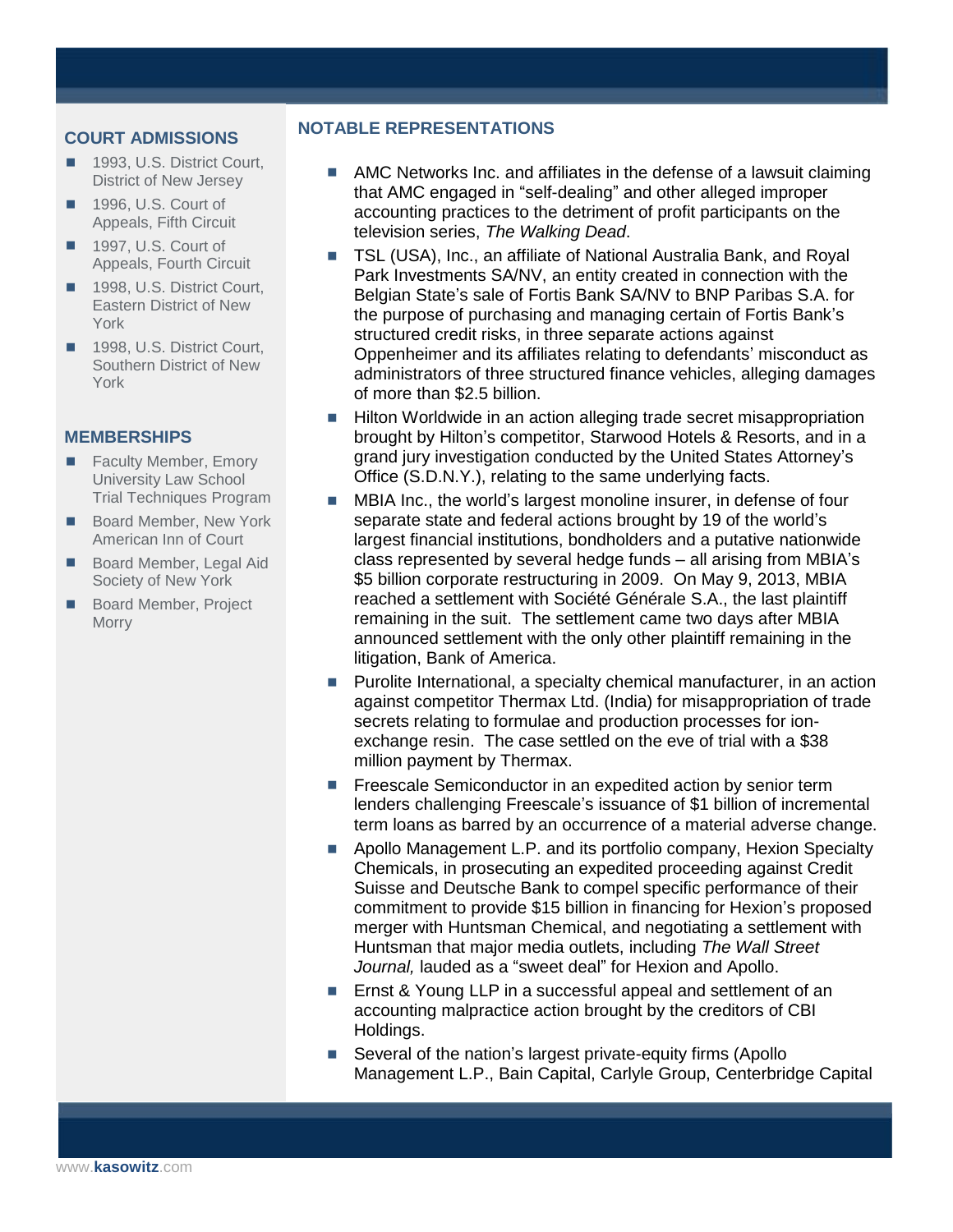Partners, L.P., Clayton, Dubilier and Rice, Fortress Investment Group and TPG Capital) in disputes over acquisitions and acquisition financings for several large leveraged buyout transactions. These disputes involved the applicability of material adverse change clauses, post-merger insolvency, and specific performance of debt financing commitments. Most of these buyouts, including Home Depot Supply (\$9 billion) and Harrah's Entertainment (\$30 billion), funded and closed.

- BankUnited, Florida's largest bank, with respect to non-compete and trade secret lawsuits brought by Capital One, N.A.
- Safra National Bank in four arbitrations brought by clients alleging unsuitability and other claims regarding investment portfolios, and in an action brought by Bank of America.
- Cigarette manufacturer Liggett Group Inc. in ten jury trials, including several in which Liggett was the sole defendant. A March 2006 verdict in favor of Liggett (returned in 90 minutes) is believed to be the fastest rendered jury verdict in the 50-year history of litigation against cigarette manufacturers.
- Interstate Bakeries to litigate against certain lenders that balked on their commitment to provide financing to facilitate the company's exit from Chapter 11 bankruptcy.
- A foreign battery manufacturer in an action brought by a large manufacturer of touch control panels over responsibility for alleged product defects and recall costs.
- One of the nation's largest hotel companies (owners) in attorney general and putative class actions arising out of alleged consumer fraud, as well as ADA lawsuits as to certain of the owner's hotel properties.
- Real estate developers in litigation concerning ownership, financing disputes, and eminent domain.
- **Professional athletes in disputes concerning promotional contracts,** endorsement deals and use of performance-enhancing drugs.
- Video-game maker Take-Two Interactive Software in shareholder derivative actions arising out of alleged insider trading.
- Cigarette manufacturer Liggett in state and federal class action cases alleging price fixing by all major cigarette companies.
- **E** Armstrong World Industries, a leading manufacturer of floor tiling, in defending claims of a purported nationwide class of millions of residential and commercial property owners. The court denied plaintiffs' motion to certify the proposed class.